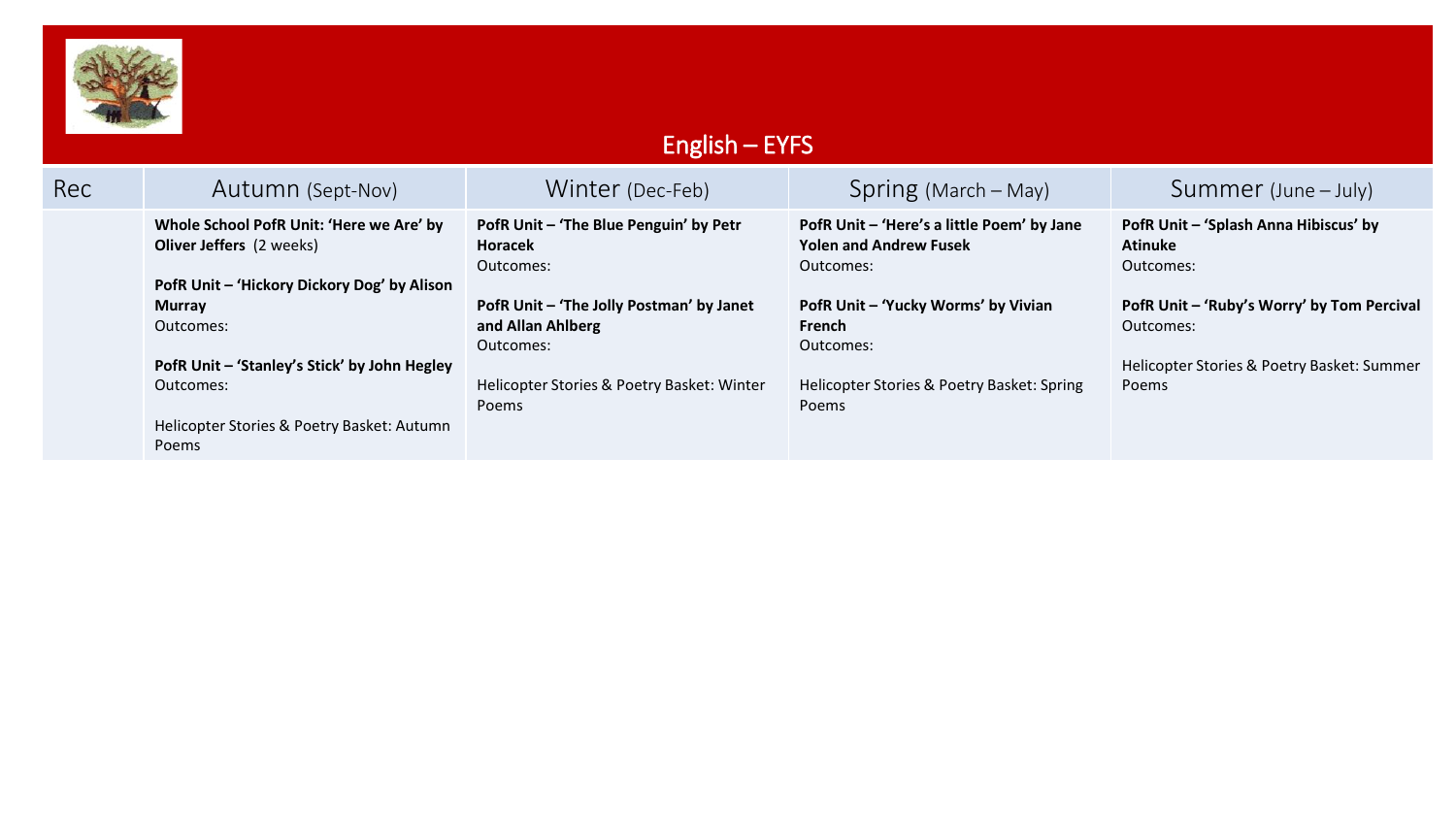

## English KS1

|        | Autumn                                                                                                                                                                                                                                                                                                                                                        |                                                                                                       | Spring                                                                                                                                                                                                                                                                                                                                                 |                                                                                                                                                                                                                                                                                        | Summer                                                                                                                                              |                                                                                                                                                                                                                                                                                    |
|--------|---------------------------------------------------------------------------------------------------------------------------------------------------------------------------------------------------------------------------------------------------------------------------------------------------------------------------------------------------------------|-------------------------------------------------------------------------------------------------------|--------------------------------------------------------------------------------------------------------------------------------------------------------------------------------------------------------------------------------------------------------------------------------------------------------------------------------------------------------|----------------------------------------------------------------------------------------------------------------------------------------------------------------------------------------------------------------------------------------------------------------------------------------|-----------------------------------------------------------------------------------------------------------------------------------------------------|------------------------------------------------------------------------------------------------------------------------------------------------------------------------------------------------------------------------------------------------------------------------------------|
| Year 1 | <b>Whole School PofR Unit:</b><br>'Here we Are' by Oliver<br>Jeffers (2 weeks)<br>PofR Unit - 'Out and<br><b>About' by Sally Hughes</b><br>Outcomes:                                                                                                                                                                                                          | <b>PofR Unit 'Augustus and</b><br>his Smile' by Catherine<br>Rayner<br>Outcomes:                      | PofR NF Unit - '10 Things I<br>can do to Save My World'<br>by Melanie Walsh<br>Outcomes:                                                                                                                                                                                                                                                               | PofR Unit: 'Rapunzel' by<br><b>Bethan Woollvin</b><br>Outcomes:                                                                                                                                                                                                                        | <b>PofR Unit: 'Pattan's</b><br>Pumpkin' by Chitra Soundar<br>Outcomes:                                                                              | <b>PofR Unit: 'The Snail and</b><br>the Whale' by by Julia<br><b>Donaldson and Axel</b><br><b>Scheffler</b><br>Outcomes:<br>PofR unit NF - One Day on<br>our Blue PlanetIn The<br><b>Savannah by Ella Bayley</b><br>Outcomes:                                                      |
| Year 2 | <b>Whole School PofR Unit:</b><br>Here we Are' by Oliver<br>Jeffers (2 weeks)<br><b>PofR Unit: The Empoeror's</b><br>Penguin<br><b>Outcomes: Setting</b><br>description, Poetry, Non-<br>Chronological Report (GF)<br>and Information Writing<br><b>Pie Corbett Unit: How to</b><br>Catch a Dragon<br><b>Outcomes: Instructions</b><br>and Explaination texts | <b>Traditional Tale Unit:</b><br>'The Snow Queen' by<br><b>Outcomes: Narrative (GF)</b><br>and Letter | <b>PofR Unit: 'Lila and the</b><br>Secret of the Rain' by<br><b>David Conway</b><br>Outcomes: Poems, fact<br>files, narrative re-write<br>(GF), non-chronological<br>reports, information text<br><b>Literacy Shed unit: 'The</b><br><b>Clock Tower' film</b><br>Outcomes: descriptive<br>setting, narrative story,<br>argument and writing in<br>role | Pofr Unit: ' Moth: An<br><b>Evolution Story' by Isabel</b><br><b>Thomas</b><br>Outcomes: non-<br>chronological report (GF)<br><b>Visual Literacy and Text</b><br>Unit: 'The BFG' clips and<br><b>Roald Dahl Text</b><br><b>Outcomes: Character</b><br>description and Dream<br>writing | <b>Visual Literacy and Text</b><br>Unit: 'The BFG' clips and<br><b>Roald Dahl Text</b><br><b>Outcomes: Descriptive</b><br>setting, diary entry (GF) | <b>Non-Fiction Trip Unit:</b><br><b>Dinosaurs</b><br>Outcomes: Recount (GF),<br>diary entry, formal letter,<br>explanation text<br><b>Power of Reading Unit: 'If</b><br>All the World Were' by<br><b>Joseph Coelho</b><br>Outcomes: List poem, free<br>verse poem, writing in role |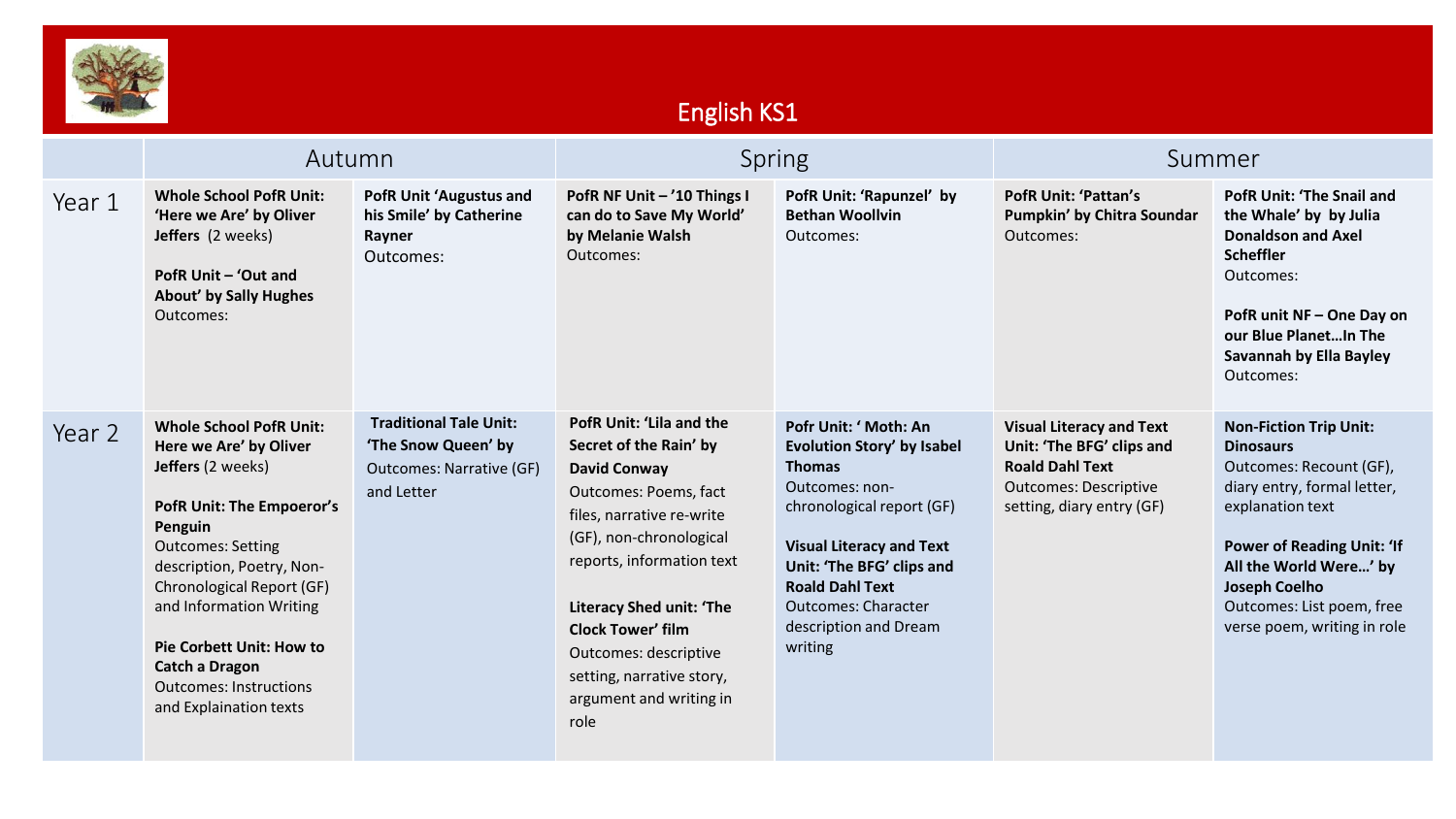

## English LKS2

|        | Autumn                                                                                                                                                                                                                                                |                                                                                                                                                                                                                                 | <b>Spring</b>                                                                                                                                                                                                                    |                                                                                                                                                                                                                                                                                                                                                                                                       | Summer                                                                                                                                                                                                     |                                                                                                                                                                                                                                                     |
|--------|-------------------------------------------------------------------------------------------------------------------------------------------------------------------------------------------------------------------------------------------------------|---------------------------------------------------------------------------------------------------------------------------------------------------------------------------------------------------------------------------------|----------------------------------------------------------------------------------------------------------------------------------------------------------------------------------------------------------------------------------|-------------------------------------------------------------------------------------------------------------------------------------------------------------------------------------------------------------------------------------------------------------------------------------------------------------------------------------------------------------------------------------------------------|------------------------------------------------------------------------------------------------------------------------------------------------------------------------------------------------------------|-----------------------------------------------------------------------------------------------------------------------------------------------------------------------------------------------------------------------------------------------------|
| Year 3 | Whole School PofR Unit-<br>'Here we Are' by Oliver<br>Jeffers (2 weeks)<br>PofR Unit: 'Stone Age Boy'<br>by Satoshi Kitamura<br>Outcomes:<br>Re-telling narrative, Setting<br>description, Diary writing<br>(GF)                                      | PofR Unit: 'Pebble in my<br><b>Pocket' by Meredith</b><br>Hooper<br>Outcomes: Poetry,<br>narrative, non-fiction-<br>fact file (GF)<br>Man on the Moon by ???<br>Outcomes: character<br>description, dialogue,<br>letter writing | <b>Visual Literacy: 'Finding</b><br>Nemo' clips<br><b>Outcomes: Setting</b><br>description, character<br>description, narrative (GF)<br><b>Visual Literacy: 'Wallace</b><br>and Gromet'<br>Outcomes: Letter,<br>explanation text | <b>PofR Unit: African Tales</b><br>compiled by Gcina<br>Mhlophe.<br>Outcomes: fact file,<br>persuasive article, oral story<br>telling, re-telling narrative<br>from a different perspective<br>(GF)<br><b>PofR Unit: Gregory Cool by</b><br><b>Caroline Binch</b><br><b>Outcomes: Character</b><br>descriptions, setting<br>description, Information<br>leaflet, poetry, re-telling<br>narrative (GF) | Pie Corbett Unit:<br>PofR Unit: 'I was a Rat! Or<br>the Scarlett Slippers' by<br>Philip Pullman<br>Outcomes: Writing in role<br>Diary writing<br>Newspaper writing<br>Persuasive writing<br>Letter writing | PofR Unit: 'Journey' by<br><b>Aaron Becker</b><br>Outcomes: Character<br>description, setting<br>description, narrative<br>alternative ending<br><b>PofR Unit: 'Werewold Club</b><br><b>Rules (Josephy Coelho</b><br>poetry)<br>Outcomes:<br>poetry |
| Year 4 | Whole School PofR Unit -<br>'Here we Are' by Oliver<br>Jeffers (2 weeks)<br><b>Poetry Unit: Beowulf</b><br>adapted by Michael<br>Morpurgo<br><b>Outcomes: Non-</b><br>chronological report on<br>Anglo Saxons, narrative -<br>alternative ending (GF) | <b>Visual Literacy Unit: A</b><br><b>Disney Christmas Carol</b><br><b>Film</b><br><b>Outcomes: Narrative</b><br>opening (GF)<br>, formal letters                                                                                | <b>PofR Unit: Leon and the</b><br><b>Place Between by</b><br><b>Outcomes: Setting</b><br>description (GF), persuasive<br>digital posters                                                                                         | <b>PofR Unit: One Plastic Bag</b><br>by Miranda Paul<br>Outcomes: Argument &<br>Debate, information<br>leaflets/booklets, balanced<br>arguments (GF), advertising<br>campaign, non-fiction book                                                                                                                                                                                                       | <b>PofR Unit: Jemmey Button</b><br>by Alix Barzelay<br>Outcomes: Biography of<br>Charles Darwin, diary writing<br>in role (GF)                                                                             | <b>Visual Literacy and Text</b><br>Unit: Matilda film and book<br>by Roald Dahl<br><b>Outcomes: Character</b><br>Profiles, narrative -build up<br>(GF), newspaper report,<br>poetry                                                                 |